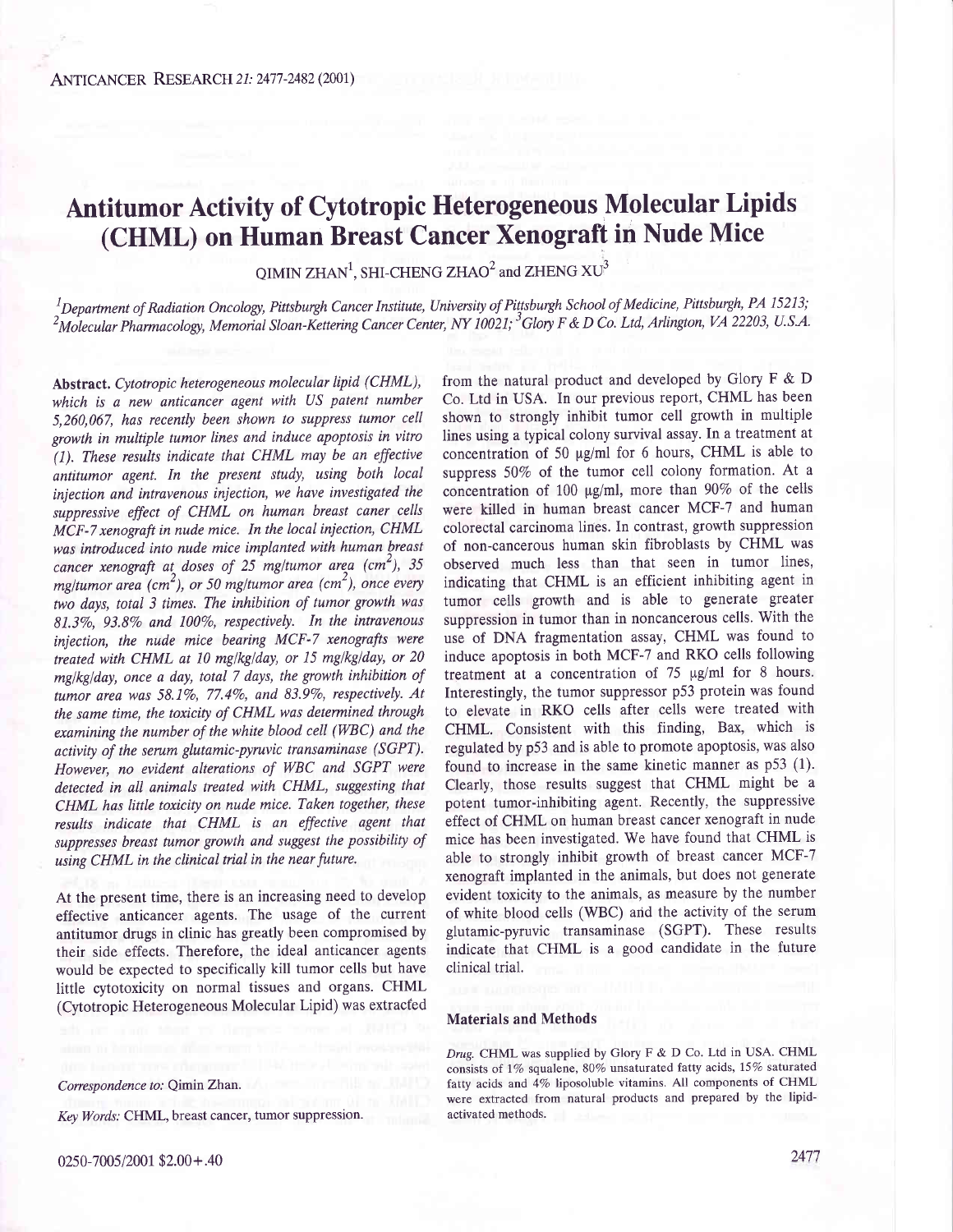Cells and animals. The human breast cancer MCF-7 cells were described previously (1) and used for generating xenograft. Six-weekold Athymic nu/nu BALB/c mice (both female and male), which were purchased from the Charles River Laboratories, Wilmington, MA, were used in this study. The mice were maintained in a specific pathogen-free environment in compliance with United States Public Health Service guidelines governing the care and the maintenance of experimental animals. All animal studies were conducted in accordance with the principles and the procedures outlined in the NIH "Guide for the Care and Use of Laboratory Animals". Mice were fed with an autoclaved laboratory rodent diet (Tecklad LM-485; Westem Research Products, Orange, CA).

Animal treatment with CHML. Animals were challenged with 0.5 ml of a single-cell suspension containing  $5 \text{ X } 10^6 \text{ MCF-7}$  cell by subcutaneous injection in the right flank. 12 days after tumor cell inoculation, animals were treated with CHML via either local injection or intravenous injection. At'the local injection, nude mice were treated with CHML at 25 mg/tumor area  $\text{cm}^2$ ), 35 mg/tumor area (cm<sup>2</sup>), or 50 mg/tumor area (cm<sup>2</sup>). Treatment was applied once every two days, total 3 times. At intravenous injection, nude mice were treated with CHML at 10 mg/kg/day, or 15 mg/kg/day, or 20 mg/kg/day, once each day, total 7 days.

Tumor measurements. Tumor measurements were performed weekly using the Vernier calipers. Tumor area was calculated using the formula: length/2  $X$  width/2  $X$  JI. Mean tumor area was plotted against time in weeks to monitor tumor growth.

Determination of toxicity. The numbers of the White Blood Cells (WBC) were examined weekly by traditional direct counting with hemocytometer. The activity of the serum glutamic-pyruvic transaminase (SGPT) was also measured using a standard procedure at the same time.

#### Results

We have previously reported that CHML is able to suppress tumor cell growth and to induce apoptosis in multiple tumor lines in vitro. To further determine the growth-suppressive effect of CHML in tumor cells in vivo, we have inoculated the human:breast cancer MCF-7 cells in nude mice and then investigated the growth suppression of xenografts by CHML. To do this, 0.5 ml of single cellsuspension of human breast cancer MCF-7 cells was inoculated by subcutaneous implantation in the right flank of nude mice. 12 days following inoculation, the animals were subject to treatment with CHML through either local injection or intravenous injection. In the experiments of local injection, animals were divided into four groups, including control group, which was treated with saline and three CHMl-treated groups, which were exposed to different concentrations of CHML. The experiments were repeated for three times and totally, forty nude mice were used in the study. In CHMl-treated groups, three difference dosages were applied. They were 25 mg/tumor area (cm<sup>2</sup>), 35 mg/tumor area (cm<sup>2</sup>) and 50 mg/tumor area  $(cm<sup>2</sup>)$ , respectively. Each animal was treated once every two days for a total of three times. The tumor size was measured each week for three weeks. In Figure 1, nude

Table I. Effect of CHML on human breast cancer xenograft in nude mice.

| Group   | No. of<br>animals |                      |                                             |                   |        |    |
|---------|-------------------|----------------------|---------------------------------------------|-------------------|--------|----|
|         |                   | Dose/cm <sup>2</sup> | Tumor<br>size $\text{(cm}^2\text{)}$        | Inhibition $(\%)$ |        | P. |
| Control | 10                |                      | $3.2 \pm 0.4$                               |                   |        |    |
| Group 1 | 10                | $25 \text{ mg}$      | $0.6 \pm 0.04$ 81.3                         |                   | < 0.01 |    |
| Group 2 | 10                | $35 \text{ mg}$      | $0.2 \pm 0.02$ 93.8                         |                   | < 0.01 |    |
| Group 3 | 10                | $50 \text{ mg}$      | 0                                           | 100               | < 0.01 |    |
|         |                   |                      | Intravenous injection                       |                   |        |    |
| Group   | No. of<br>animals | Dose/kg              | Inhibition $(\% )$<br>Tumor<br>size $(cm2)$ |                   |        |    |
| Control | 10                |                      | $3.1 + 0.6$                                 |                   |        |    |

| Control    | 10 |                 | $3.1 \pm 0.6$       |        |
|------------|----|-----------------|---------------------|--------|
| Group 1 10 |    | $10 \text{ mg}$ | $1.3 \pm 0.05$ 58.1 | < 0.01 |
| Group 2 10 |    | $15 \text{ mg}$ | $0.7 \pm 0.07$ 77.4 | < 0.01 |
| Group 3 10 |    | $20 \text{ mg}$ | $0.5 + 0.04$ 83.9   | < 0.01 |

Human breast cancer MCF-7 cells ( $5 \times 10^6$ ) were inoculated in the right flank of nude mice. 12 days after inoculation, the animals were treated with CHML via either local injection or intravenous injection at the indicated doses for total three weeks (see Materials and Methods). The tumor size was measured to evaluate the growth inhibition of MCF-7 xenograft by CHML. The results presented here is collected and analyzed three weeks following treatment with CHML.

mouse harboring human breast cancer xenograft was treated with CHML at a dose of 35 mg/tumor area  $(cm<sup>2</sup>).$ Two weeks later, most of the tumor area was shown to be necrotic, indicating that CHML is able to cause tumor cell death. The results of the entire experiments were summarized in Table I and Figure 2. After three weeks, the growth inhibition, in contrast to control group treated with saline, was evidently seen in each CHMl-treated group. It appears that inhibition of tumor growth is dose-dependent. A dose of 25 mg/tumor area (cm2) resulted in  $81.3\%$ growth inhibition of the tumor xenograft, while CHML at 35 mg/tumor area  $(cm<sup>2</sup>)$  inhibited 93.8% tumor growth. Interestingly, a dose of 50 mg/tumor area  $(cm<sup>2</sup>)$  was shown to generate 100% growth suppression of the xenograft in nude mice.

Next, we'have further determined the treatment efficacy of CHML in tumor xenograft in nude mice via the intravenous injection. After tumor cells inoculated in nude mice, the animals with MCF-7 xenografts were treated with CHML at different does. As shown in Table I, a dose of CHML at 10 mg/kg/day suppressed  $58.1\%$  tumor growth. Similar to the local injection, higher doses produced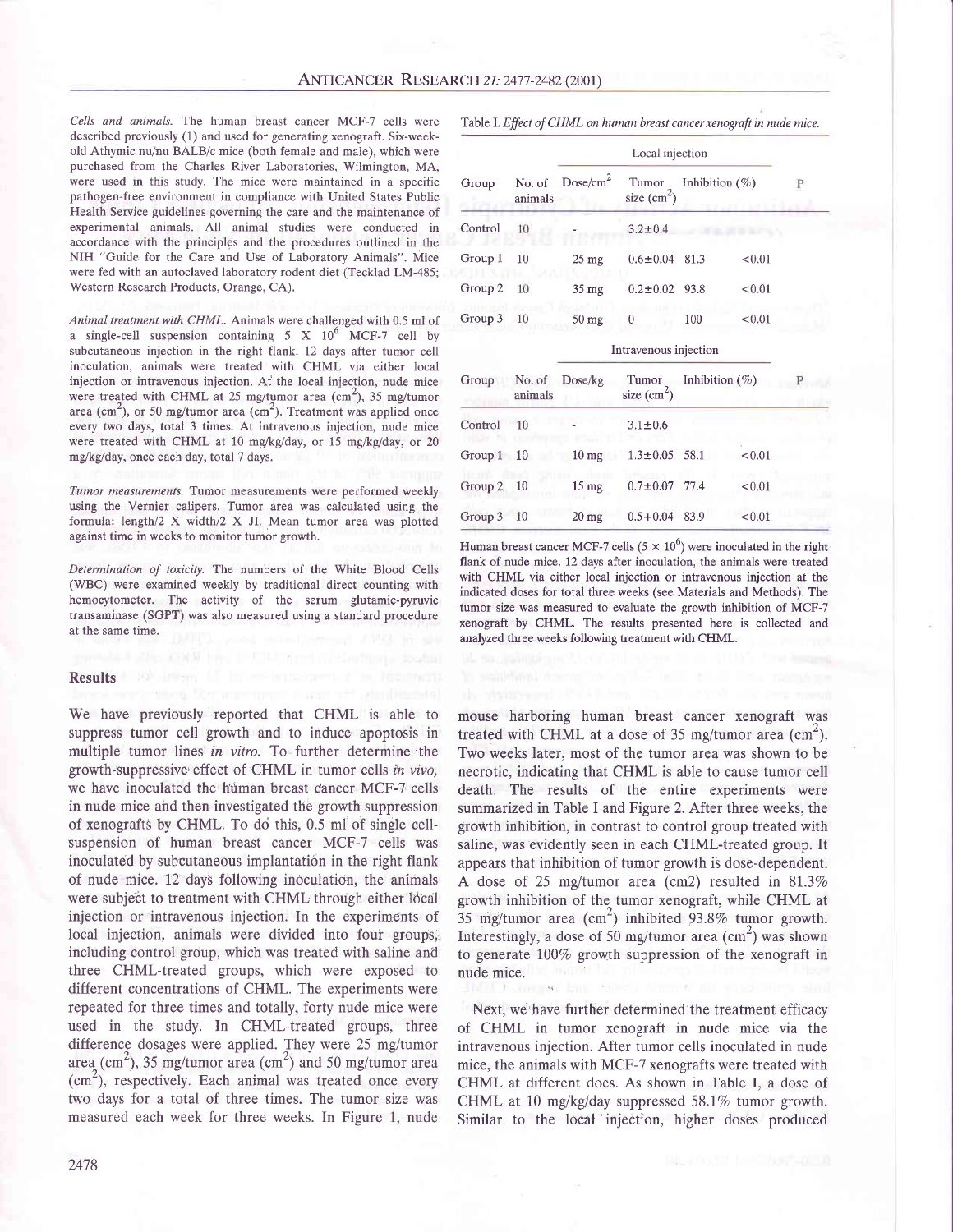

Figure 1. Effect of CHML on human breast cancer MCF-7 xenograft in nude mice. Human breast cancer MCF-7 cells (5 X 10<sup>6</sup>) in single-cell suspension were inoculated in the right flank of nude mice. 12 days later, nude mice were treated with CHML by local injection at a concentration of 35 mg/tumor area  $(cm^2)$ . Treatment was applied once every two days, total 3 times. The CHML-induced growth suppression of the breast cancer xenografts in nude mice was evaluated via the measurement of the tumor size at three weeks posttreatment. The representative result is shown in Figure 1.

stronger inhibition of tumor growth. CHML at 20 mg/kg/day inhibited 77.4% tumor growth and 20 mg/kg/day suppressed 83.9% tumor growth, as measured by the size of tumor area.

To determine if CHML generates any toxicity during the treatment in nude mice, we examined the number of white blood cells (WBC) and the activity of serum glutamicpyruvic transaminase (SGPT), which are usually considered as two of most important criteria to evaluate cytotoxicity of new anti-cancer agents. The results were summarized in Table II and Table III. Evidently, nude mice treated with CHML at all doses did not exhibit significant alterations of the numbers of WBC and the activity of SGPT in contrast to the control group. These results indicate that the treatment of CHML at such a dose range is of little toxicity in nude mice.

# **Discussion**

For many years, local treatment of breast cancer was considered the domain of the surgeon. Over the last 20 years, the approach to the local treatment of breast cancer has radically changed due to our increased understanding of the biology of the disease, detection of small tumors, increased emphasis on systemic therapy, and greater patient involvement in the decision-making process. Today, local treatment of breast cancer involves the collaborative surgeons, radiologists, pathologists, radiation oncologists, reconstructive surgeons, and medical oncologists working with the patients (2). A large body of experience on the use of preoperative chemotherapy has accumulated since the its first use in the mid 1960's (3-5). Clinical trials and experience have confirmed that a combined modality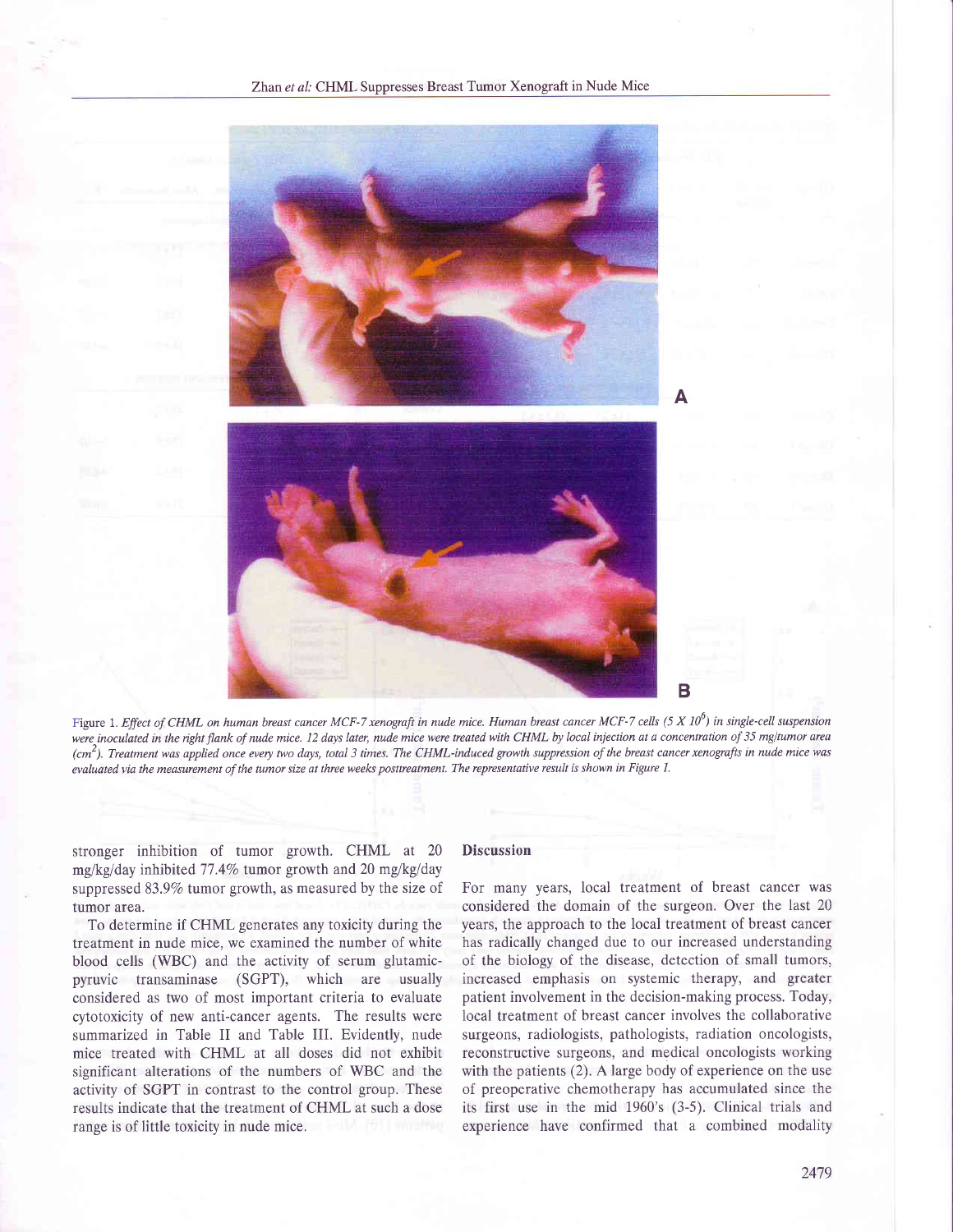| <b>ANTICANCER RESEARCH 21: 2477-2482 (2001)</b> |
|-------------------------------------------------|
|                                                 |

| Table II. Effect of CHML in the numbers of WBC. |                   |                |                       |                | Table III. Effect of CHML on SGPT activity. |         |                        |                       |                 |              |
|-------------------------------------------------|-------------------|----------------|-----------------------|----------------|---------------------------------------------|---------|------------------------|-----------------------|-----------------|--------------|
| WBC Numbers $(\times 1000/\text{mm}^3)$         |                   |                |                       |                |                                             |         | SGPT activity (unit/L) |                       |                 |              |
| Group                                           | No. of<br>animals | 1 week         | 2 weeks               | 3 weeks        | P                                           | Group   | No. of animals         | Before treatment      | After treatment | $\mathbf{P}$ |
|                                                 |                   |                | Local injection       |                |                                             |         |                        | Local injection       |                 |              |
|                                                 |                   |                |                       |                |                                             | Control | 10                     | $19\pm3$              | $17 + 5$        | ¥.           |
| Control                                         | 10                | $14 + 2.5$     | 13±4                  | $13.5 \pm 4.5$ | $\sim$                                      |         |                        |                       |                 |              |
| Group 1                                         | 10                | $13.5 \pm 2.5$ | $12 + 3.5$            | $13\pm4$       | > 0.05                                      | Group 1 | 10                     | 17±6                  | $16 + 7$        | > 0.05       |
|                                                 |                   |                |                       |                |                                             | Group 2 | 10                     | $21 \pm 4$            | $22 + 5$        | > 0.05       |
| Group 2                                         | 10                | $15.5 \pm 2$   | $14.5 \pm 3$          | $14 \pm 3.5$   | > 0.05                                      |         |                        |                       |                 |              |
| Group 3                                         | 10                | $15 + 3.5$     | $12.5 \pm 4$          | $13.5 \pm 4$   | > 0.05                                      | Group 3 | 10                     | $18 + 7$              | $16\pm9$        | > 0.05       |
|                                                 |                   |                | Intravenous injection |                |                                             |         |                        | Intravenous injection |                 |              |
|                                                 |                   |                |                       |                |                                             | Control | 10                     | $20\pm 5$             | $21 \pm 7$      |              |
| Control                                         | 10                | $15\pm2$       | $14 + 2.5$            | $15.5 \pm 4.5$ |                                             |         |                        |                       |                 |              |
| Group 1                                         | 10                | $12.5 \pm 3.5$ | $13\pm4$              | $13.5 \pm 3.5$ | > 0.05                                      | Group 1 | 10                     | $22 + 7$              | 19±9            | > 0.05       |
| Group 2                                         | 10                | $13.5 \pm 3$   | $14\pm4$              | $15 \pm 2.5$   | > 0.05                                      | Group 2 | 10                     | $18\pm 6$             | $19\pm8$        | > 0.05       |
| Group 3                                         | 10                | $14.5 \pm 4$   | $13 + 3.5$            | $14\pm4$       | > 0.05                                      | Group 3 | 10                     | $23\pm8$              | $21 \pm 6$      | > 0.05       |



Figure 2. Growth suppression of human breast cancer MCF-7 xenograft in nude mice by CHML. (A). Local injection: Total forty nude mice used in this experiment were divided into four groups. 12 days following tumor cells inoculation, the control group was treated with 0.5 ml of saline but other groups were treated with CHML at different concentrations. Usages of the CHML dose were 25 mg/tumor area (cm<sup>2</sup>) for group1, 35 mg/tumor area (cm<sup>2</sup>) for group 2 and 50 mg/tumor area (cm2) for group 3. The treatment was applied once every two days, total three times. Measurement of the tumor size was carried out each week. (B). Intravenous injection: Afier tumor cells inoculation, the animals were treated with CHML through the intravenous injection. Usages of the CHML dose were 10 mg/kg/day (group1), 15 mg/kg/day (group 2) and 20 mg/kg/day (group 3), respectively. The tumor size was measured using the Vernier calipers.

approach is the most effective way to achieve local treatment while providing the advantages of systemic adjuvant treatment (6-7).

cells in the blood and bone marrow at the time of surgery as detected by immunohistochemistry or reverse PCR (8- 9). This indicates the presence of distant micrometastases at the time of diagnosis in most locally advanced cancer patients (10). Most patients with local advanced tumors fail

Problems still exist in clinical trials for breast cancer. Up to 3070 of early stage breast cancer patients have cancer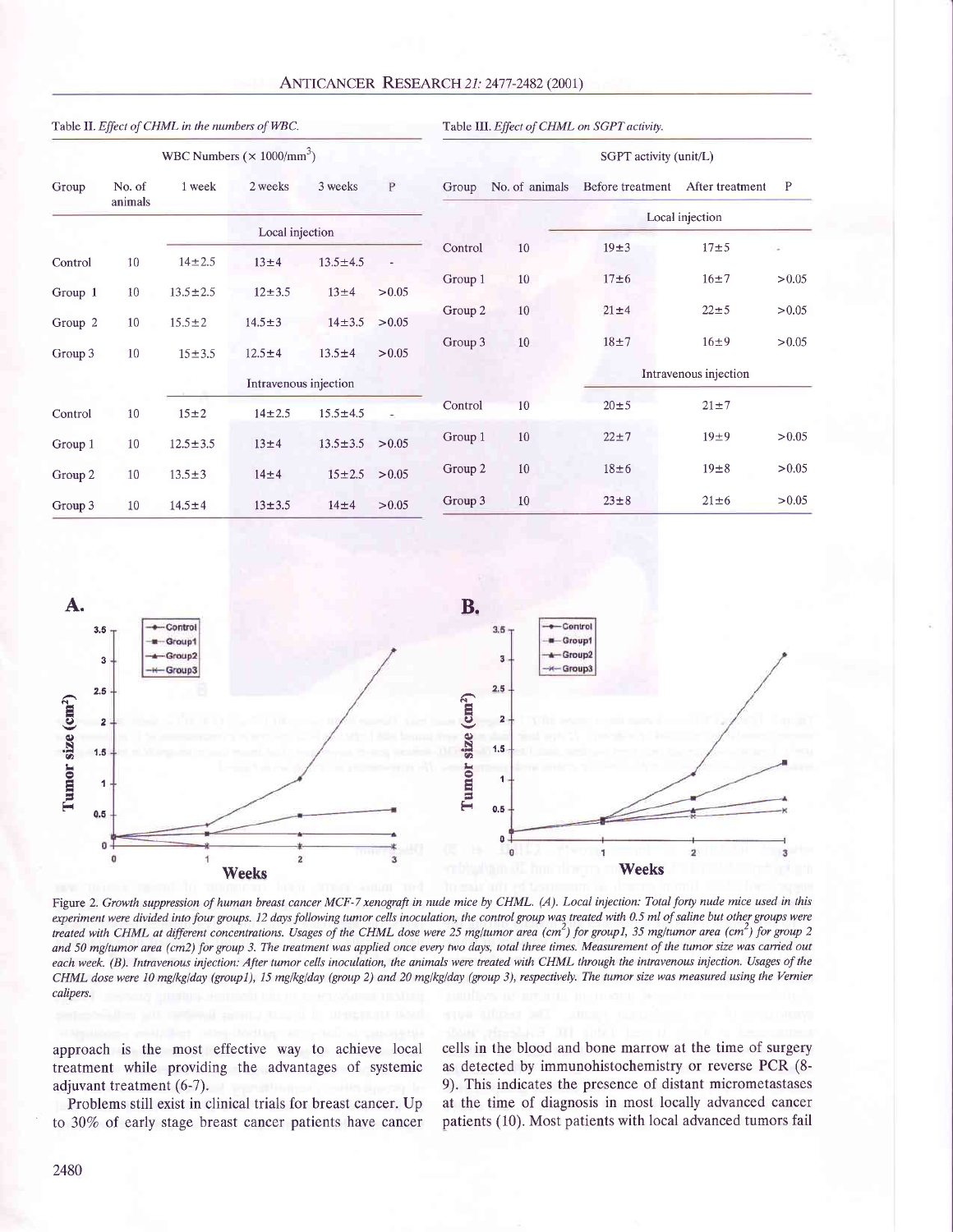to achieve local control following systemic chemotherapy due to drug resistance (11) or induced resistance of cancer cells (12). However, the local treatment with chemoagents still remains doubt because of the limited efficacy and the tumor reoccurrence. In contrast, the systemic therapy often displays adverse effect or toxicity although it may efficiently eliminate tumors (I3-2I). Therefore, explorations of new ideal anticancer agents that are able to specifically kill tumor cells but have little cytotoxicity on normal tissues and organs are currently the main task for scientists in the field of cancer therapy.

In the present study, we have found that Cytotropic heterogeneous molecular lipid (CHML), which is a new anticancer agent with US patent number 5,260,067, can strongly suppress human breast cancer MCF-1 xenograft in nude mice via either local treatment or intravenous injection. However, CHML treatment in nude mice did not present any significant toxicity, as measured by the numbers of white blood cells and the activity of activity of serum glutamic-pyruvic transaminase (SGPT).

Recently, we have reported that using colony formation assay, CHML has been shown to strongly suppress tumor cell growth in multiple cell lines. In treatment at a concentration of 50  $\mu$ g/ml for 6 hours, CHML is able to suppress  $50\%$  of the tumor cell colony formation. At a concentration of 100  $\mu$ g/ml, more than 90% of the cells were killed in human breast carcinoma MCF-7, colorectal carcinoma RKO, kidney carcinoma G410, lung carcinoma H1299 and human myeloid leukemia ML-1 lines. With regard to the mechanism by which CHML suppresses cell growth, we have observed that CHML is able to induce apoptosis in tumor cells, including MCF-7, ML-I, HI299 and RKO after treatment at a concentration of 75 ug/ml for 8 hours. Interestingly, the tumor suppressor p53 protein elevated in RKO cells at post-treatment. In addition, the p53-regulated Bax gene that promotes apoptosis is increased following CHML treatment, indicating that CHMl-induced growth suppression may involve the p53-regulated pathway (1).

Currently, a clinical trial with this CHML is being conducted in China. Based on the preliminary results, CHML has exhibited an effective treatment to multiple types of human tumors, but no significant cytotoxicity was observed at the doses of clinic application (Zheng Xu et al, manuscript in preparation). In the present study, we have shown that CHML can greatly suppress human breast cancer xenograft in nude mice by both local and systemic treatments, indicating that CHML is a potentially strong candidate of new anticancer drugs.

With regard to the toxicity of CHML in the treatment of human breast cancer xenograft on nude mice, there are no any evident alterations in the numbers of the white blood cell (WBC) and the activity serum glutamic-pyruvic transaminase (SGPT) at the doses, which are used to generate suppressive effect on xenografts. Therefore, these

results indicate that CHML is a safe anticancer agent in such a dose range. However, future investigation will be carried out to provide more information on the cytotoxicity of CHML, including that in both acute and chronic phases.

In summary, new anticancer agent CHML has been shown to substantially suppress human breast cancer xenograft in nude mice via local injection and intravenous injection, but exhibits little cytotoxicity to the mice, as determined by measurement of the white blood cells and the activity serum glutamic-pyruvic transaminase (SGPT). These results have provided the strong information to guide the clinic trial in the near future.

#### References

- I Q Zhan, Z Xu: CHML suppresses cell growth and induces apoptosis in multiple human tumor lines. Anticancer Rees 19.' 2893-2900, 1999.
- 2 Vincent T, DeVita Jr, Samuel Hellman, Steven A: Rosenberg. Cancer of the breast. Cancer principles & practice of oncology. 1570-1576, t997.
- Harris J, Sawicka J, Gelman R, et al: Management of locally advanced carcinoma of the breast by primary radiation therapy. Int J Rad Oncol Biol Phys 9: 345-349, 1983.
- Bruckman J, Harris J, Levine M, et al: Results of treating stage III carcinoma of the breast by primary radiation therapy. Cancer 43: 985-991, 1979.
- 5 Jones A, Smith I, O'Brien M, et al: Phase II study of continuous infusion fluorouracil with epirubicin and cisplatin in patients with metastatic and locally advanced breast cancer: an active new regimen. J Clin Oncol 12: 1259-1263, 1994.
- 6 Piccart M, De Valeriola D, Paridaens R, et al: Six-year results of a multimodality treatment strategy for locally advanced breast cancer. Cancer 62: 2501-2505, 1988.
- 7 Scholl S, Fourquet A, Asselain B, et al: Neoadjuvant versus adjuvant chemotherapy in premenopausal patients with tumor considered too large for breast conserving surgery: preliminary results of a randomized trial. Eur J Cancer 30A: 645-649, 1994.
- 8 Braun S, Pantel K, Muller P, Janni W, Hepp F, Kentenich CR, Gastroph S, Wischnik A, Dimpfl T, Kindermann G, Riethmuller G, and Schlimok G: Cytokeratin-positive cells in the bone marrow and survival of patients with stage I, II, or III breast cancer. N Engl J Med 342: 525-533, 2000.
- 9 Smith BM, Slade MJ, English J, Graham H, Luchtenborg M, Sinnett HD, Cross NC and Coombes RC: Response of circulating tumor cells to systemic therapy in patients with metastatic breast cancer: comparison of quantitative polymerase chain reaction and immunocytochemical techniques. J Clin Oncol 18: 1432-1439, 2000.
- 10 HM Pinedo and J Buter: The hidden treasures of the primary tumor: extended neoadjuvant chemotherapy plus GM-CSF in locally advanced cancer. Clin Cancer Res 6 supplement: 4467s, 2000.
- 1L Lankelma J, Dekker H, Luque FR, Luykx S, Hoekman K, van der Valk P, van Diest PJ, and Pinedo HM: Doxorubicicin gradients in human breast cancer. Clin Cancer Res 5: 1703-1707, 1999.
- l2Abolhoda A, Wilson AE, Ross H, Danenbery PV, Burt M and Scotto KW: Rapid activation of MDR1 gene expression in human metastatic sarcoma after in vivo exposure to doxorubicin. Clin Cancer Res 5: 3352-3356, 1999.